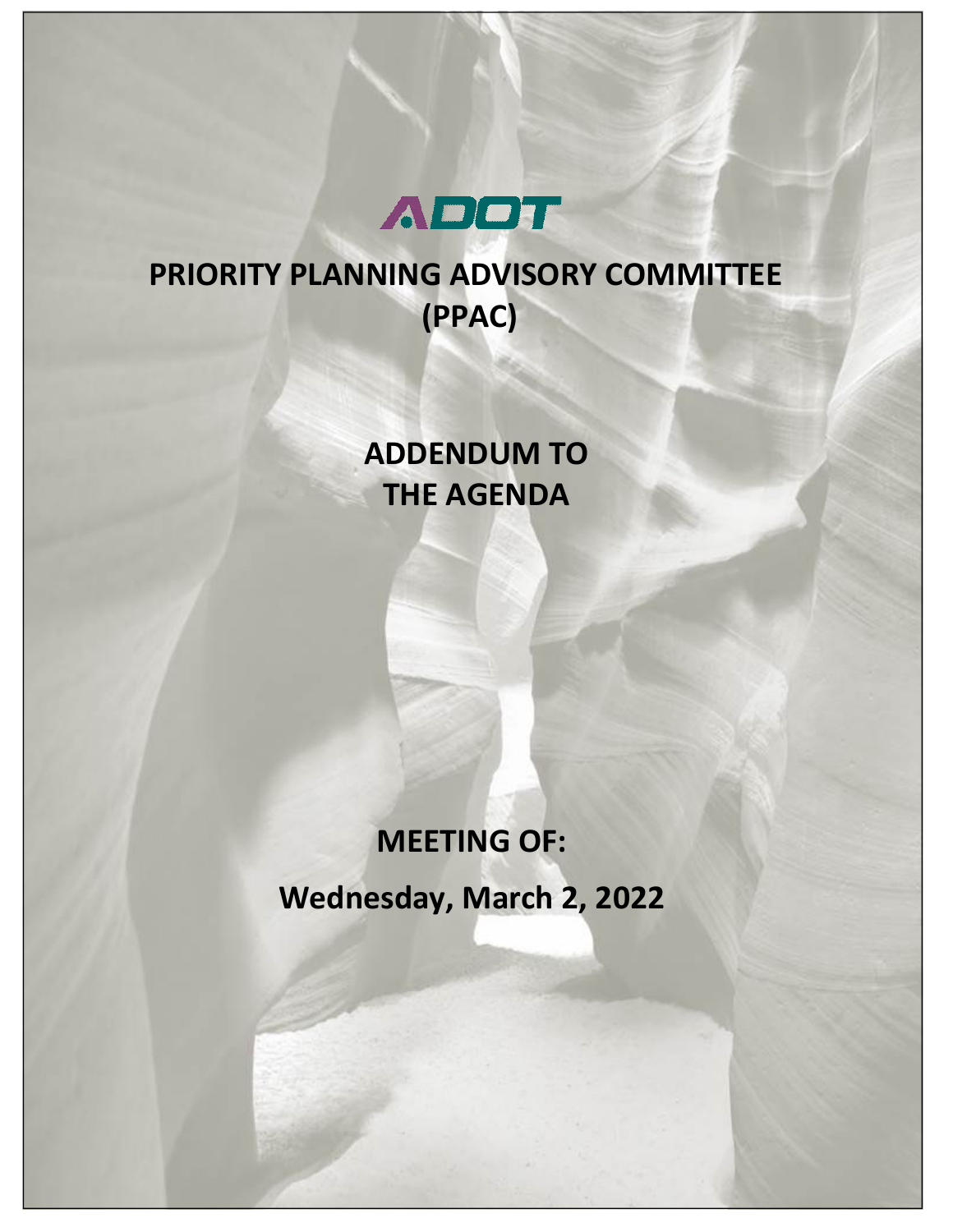#### **ARIZONA DEPARTMENT OF TRANSPORTATION MULTIMODAL PLANNING DIVISION OFFICE MEMO**

#### TO: PRIORITY PLANNING ADVISORY COMMITTEE MEMBERS

GREG BYRES KRISTINE WARD STEVE BOSCHEN BRENT CAIN CLEMENC LIGOCKI TIM LANE BARRY CROCKETT DON KRIZ JON BRODSKY (NON-VOTING)G)

FROM: Chairman Paul Patane

SUBJECT: ADDENDUM TO THE PRIORITY PLANNING ADVISORY COMMITTEE MEETING (PPAC)

Pursuant to the A.R.S. 28-6951(B), the ADOT Director has appointed the members of the Priority Planning Advisory Committee (PPAC) to develop the Five Year Transportation Facilities Construction Program. This meeting is scheduled, pursuant to 28-6951(C4), to review the Program and make changes and schedule new projects into the adopted Five Year Transportation Facilities Construction Program.

Pursuant to Title VI of the Civil Rights Act of 1964, and the Americans with Disabilities Act (ADA), ADOT does not discriminate on the basis of race, color, national origin, age, sex or disability. Persons who require a reasonable accommodation based on language or disability should contact ADOT's Civil Rights Office at 602.712.8946 or at civilrightsoffice@azdot.gov. Requests should be made as early as possible to ensure the State has an opportunity to address the accommodation.

The meeting of the Arizona Department of Transportation, Priority Planning Advisory Committee (PPAC) will be held on Wednesday March 2, 2022 at 10:00AM. This will be a teleconference meeting. To access the meeting by the Internet, go to <meet.google.com/ysr-ccmu-azk>. To access the meeting by phone, diall +1 650-781-1260, PIN: 893 889 788.

#### **ADDENDUM TO THE AGENDA:**

| 1. Call to Order                                     | Chairman         |
|------------------------------------------------------|------------------|
| 2. Roll Call                                         | Information Only |
| 3. Title VI the Civil Rights Act of 1964, as Amended | Information Only |
| 4. Call to Audience                                  | Information Only |
|                                                      |                  |
|                                                      |                  |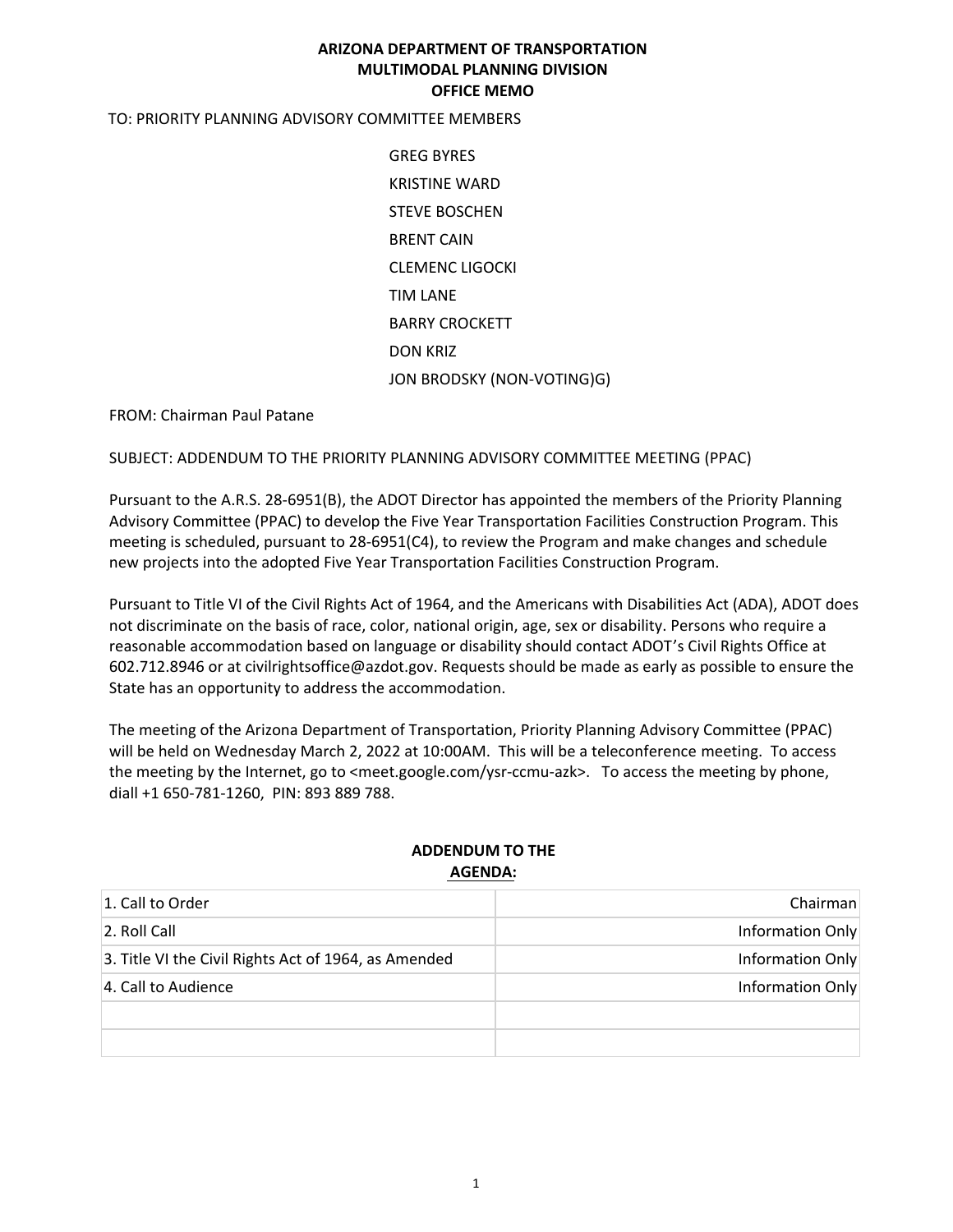#### **7. PPAC - PROJECT MODIFICATIONS AND NEW PROJECTS - DISCUSSION AND POSSIBLE ACTION**

| $7-8$ | Route & MP:                | Statewide                                       |  |
|-------|----------------------------|-------------------------------------------------|--|
|       | <b>Project Name:</b>       | EV INFRASTRUCTURE DEPLOYMENT PLAN               |  |
|       | <b>Type of Work:</b>       | <b>Planning Project</b>                         |  |
|       | County:                    | Statewide                                       |  |
|       | District:                  | Statewide                                       |  |
|       | Schedule:                  |                                                 |  |
|       | Project:                   | Pending, TIP#:                                  |  |
|       | <b>Project Manager:</b>    | <b>Thor Anderson</b>                            |  |
|       | <b>Program Amount:</b>     | \$0                                             |  |
|       | <b>New Program Amount:</b> | \$500,000                                       |  |
|       | <b>Requested Action:</b>   | Establish the initial plan to fund the electric |  |
|       |                            | vehicle charging station program.               |  |